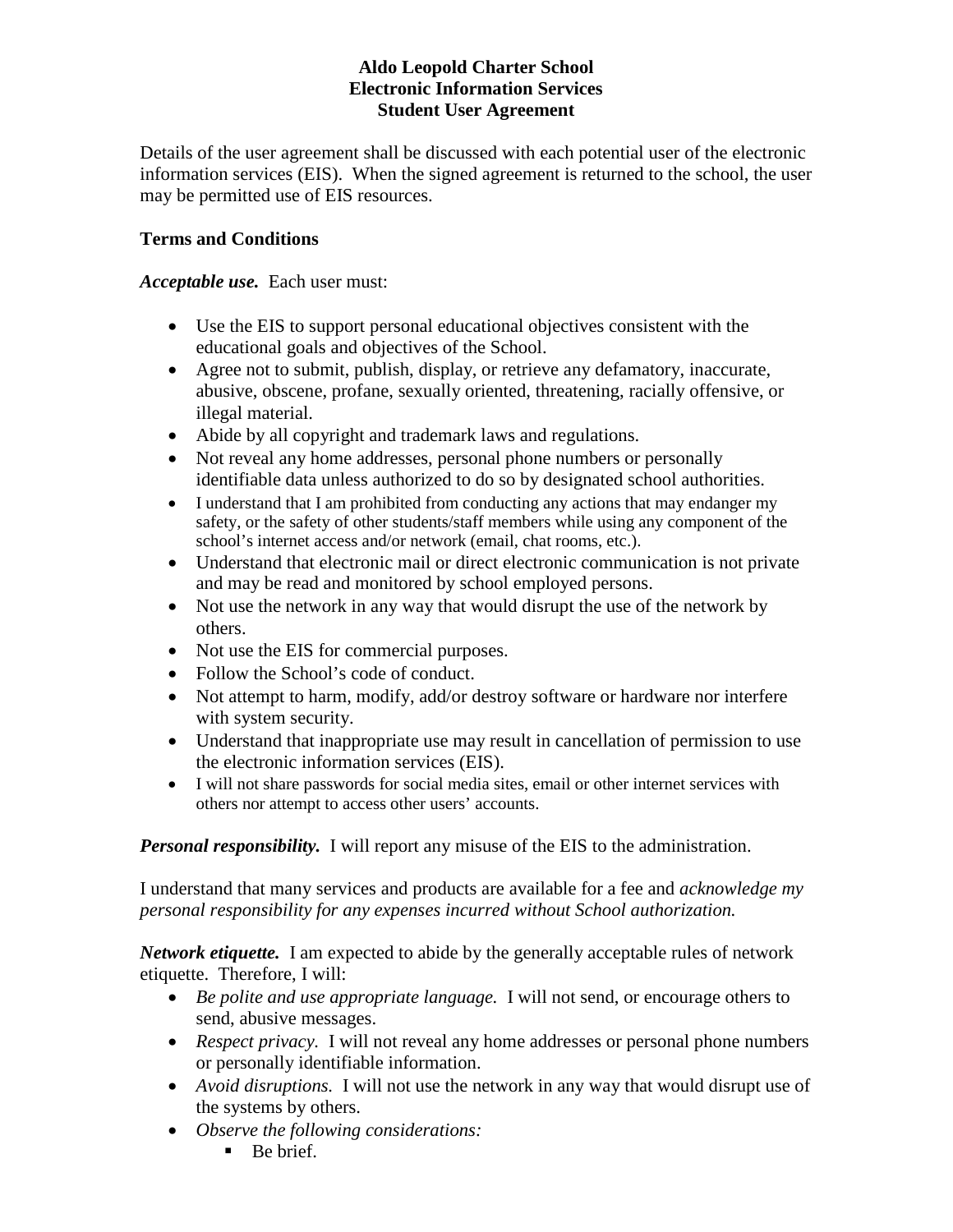- Strive to use correct spelling and make messages easy to understand.
- Use short and descriptive titles for articles.
- Post only to known groups or persons.

#### *Services.*

ALCS specifically denies any responsibility for the accuracy of information, while the school will make an effort to ensure access to proper materials, the user has the ultimate responsibility for how the electronic information service (EIS) is used and bears the risk of reliance on the information obtained.

With access to such vast storehouses of information and instant communication with millions of people from all over the world, material will be available that may not be considered to be of educational value by the District or which is inappropriate for distribution to children. The District has taken available precautions, including but not limited to enforcing the use of filters that block access to obscenity and other materials harmful to minors. However, on a global network, it is impossible to control all material and an industrious user may obtain access to inappropriate information or material. Subject to staff supervision, technology measures may be disabled for adults or, in the case of minors, minimized only for bona fide research or other lawful purposes. The District firmly believes that the value of the information and interaction available on the Internet far outweighs the possibility that students and employees may procure material which is not consistent with our educational goals.

It is staff members' responsibility to educate students about appropriate online behavior, including interactions with other individuals on social networking sites/chat rooms, and cyber bullying awareness and response. This may be done in a variety of ways, such as once a year short training sessions, one-on-one education with individual students, and/or via educational handouts. It is also the responsibility of staff members to monitor students' online activity for appropriate behavior.

I have read and agree to abide by this school policy. I understand that any violations of the above terms and conditions may result in disciplinary action and the revocation of my use of information services.

Name \_\_\_\_\_\_\_\_\_\_\_\_\_\_\_\_\_\_\_\_\_\_\_\_\_\_\_\_\_\_\_\_\_ Grade \_\_\_\_\_\_\_\_\_\_\_\_\_

| Grade |  |
|-------|--|
|       |  |

Signature \_\_\_\_\_\_\_\_\_\_\_\_\_\_\_\_\_\_\_\_\_\_\_\_\_\_\_\_\_\_\_ Date \_\_\_\_\_\_\_\_\_\_\_\_\_

(Student)

The user agreement of a student who is a minor must also have the signature of a parent or guardian who has read and will uphold this agreement.

### **Parent or Guardian Cosigner**

As a parent or guardian of the above named student, I have read this agreement and understand it. I understand that it is impossible for the school to restrict access to all controversial materials, and I will not hold ALCS responsible for materials acquired by use the of electronic information services (EIS). I also agree to report any misuse of the EIS to a School administrator. (Misuse may come in many forms but can be viewed as any messages sent or received that indicate or suggest pornography, unethical or illegal